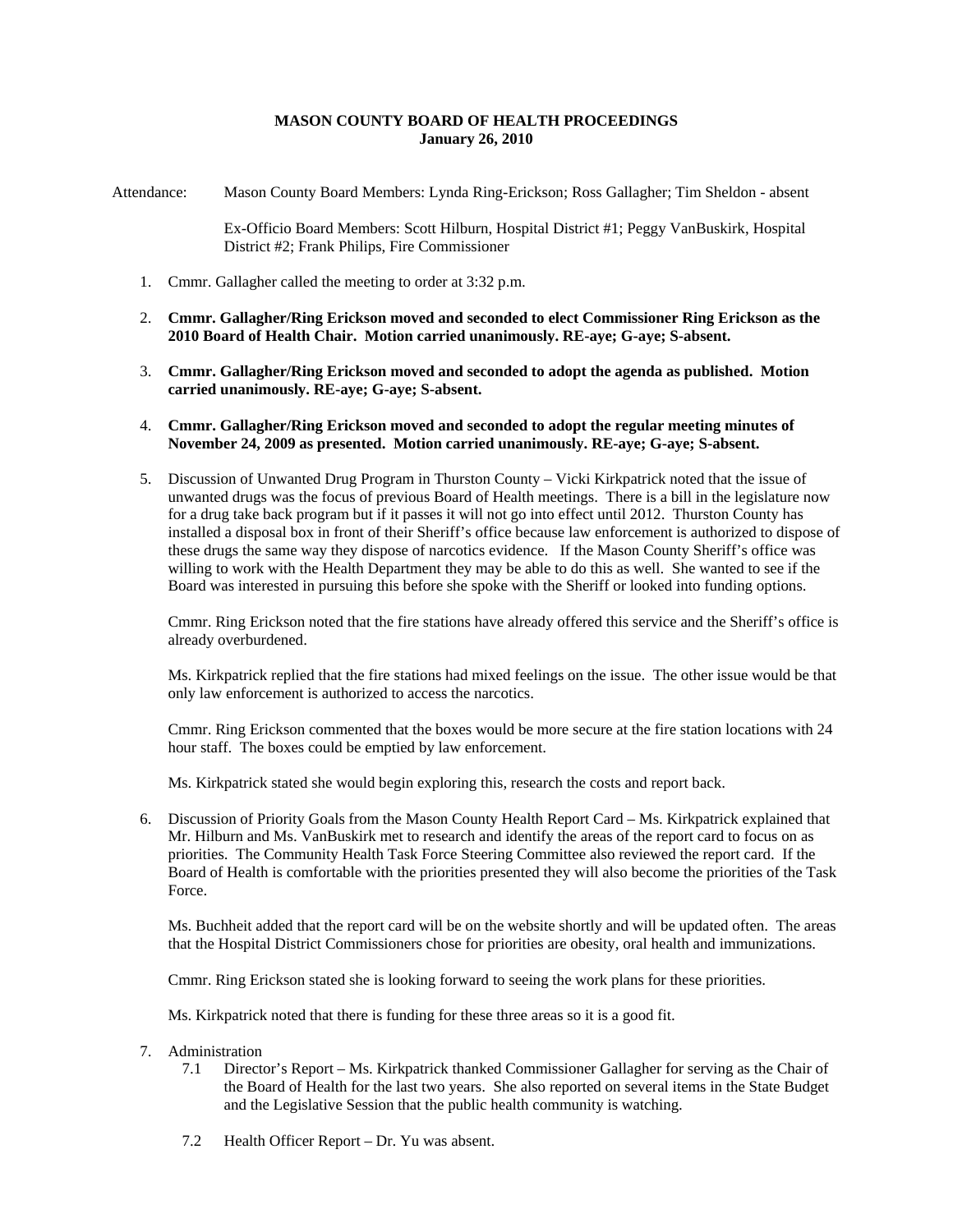## **BOARD OF HEALTH PROCEEDINGS January 26, 2010 - PAGE 2**

#### 8. Community and Family Health

- 8.1 Ms. Buchheit gave an update on the Mason County Health Challenge. There are currently 12 businesses participating with a total of 172 participants. The theme this year is "Active for Life".
- 8.2 H1N1 Update Ms. Buchheit provided the H1N1 update. 10,000 doses of vaccine have been given in Mason County, which is approximately 20% of the population. Vaccine is still available in all of the pharmacies and with all of the providers. It is important for children to get their second vaccination. There have been a total of 19 hospitalizations, including 4 deaths in Mason County. The department has received a lot of funding for advertising. She thanked the media for helping to get the information out.

### 9. Environmental Health

- 9.1 Ms. Riley presented the Board with the current Environmental Health Waivers.
- 9.2 Cmmr. Ring Erickson asked for a status report regarding a potential shellfish protection district at North Bay.

Ms. Riley stated that she had the wrong date at the last meeting. The due date is actually January rather than December. Emmett Dobey has taken the lead on the County's response because it has to do with the sewer system. It is being incorporated as a part of the Stormwater Management Plan.

Ms. Kirkpatrick added that they are still waiting to hear back from the State Department of Health. They were looking at a potential upgrade in North Bay.

Cmmr. Ring Erickson noted she would like to have reports on these types of areas as a regular part of the Board of Health meetings.

#### 10. Public Comment –

10.1 Constance Ibsen wanted to know if the Health Department had a timeline for bringing forward an updated version of the onsite standards.

Ms. Riley stated the standards were finalized at the Onsite Advisory meeting last Tuesday.

10.2 Steve Bloomfield commented that the North Bay issue is frustrating. He cautioned the Board not to forget that there is a problem that needs to be addressed.

Ms. Riley responded that she was just at a meeting to go over the water quality work. They identified two spots for stormwater treatment. Things are moving forward.

10.3 Teri King asked if Ms. Kirkpatrick had looked at the removal of money from the toxics fund by the Legislature.

Ms. Kirkpatrick responded that they have looked at the fund. It is a continuing concern, but she hasn't heard anything that puts the current level of grant funding at risk.

10.4 Ms. Ibsen asked for an explanation of the Environmental Health Waivers.

Ms. Riley explained why each waiver was granted.

11. Adjourn - The meeting adjourned at 4:53 p.m.